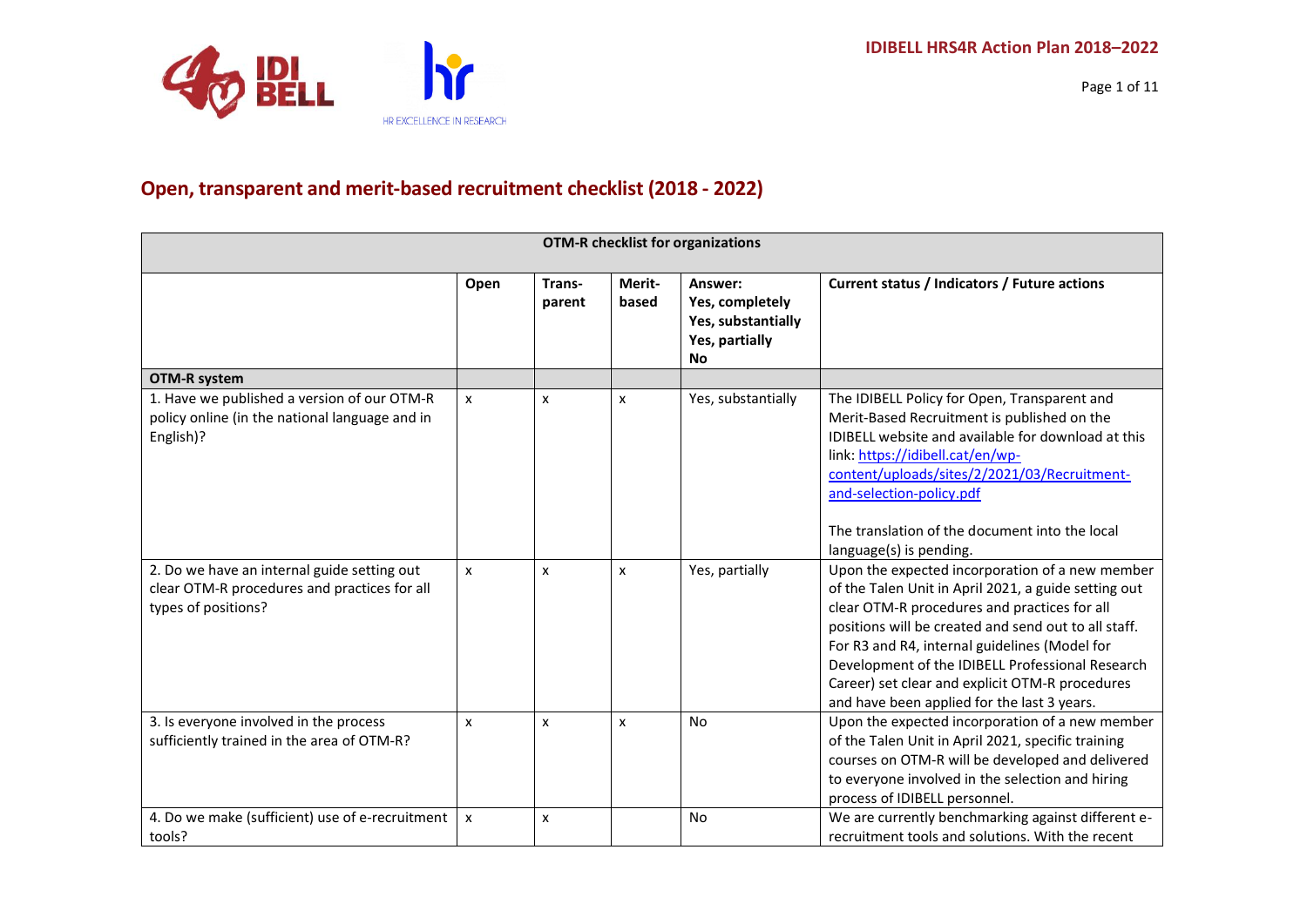

Page 2 of 11

|                                                                             |   |                           |   |                 | updates of the IDIBELL website, we are further<br>developing the webpage to advertise job openings<br>and have created a new e-mail account for<br>submission of job applications (jobs@idibell.cat).<br>IDIBELL is currently implementing a new enterprise<br>resource planning (ERP) system that includes a<br>built-in recruiting tool. Once fully implemented, we<br>will assess whether it this recruiting software will<br>be suitable to fulfill the requirements of the<br>current OTM-R procedures.                                                                                                                              |
|-----------------------------------------------------------------------------|---|---------------------------|---|-----------------|-------------------------------------------------------------------------------------------------------------------------------------------------------------------------------------------------------------------------------------------------------------------------------------------------------------------------------------------------------------------------------------------------------------------------------------------------------------------------------------------------------------------------------------------------------------------------------------------------------------------------------------------|
| 5. Do we have a quality control system for<br>OTM-R in place?               | X | $\boldsymbol{\mathsf{x}}$ | X | Yes, partially  | For R3 and R4, but also top management roles,<br>IDIBELL keeps sex disaggregated data on all phases<br>of the recruitment process (i.e., application<br>screening and shortlisting, interview process,<br>selection of the successful candidate).<br>From 2018 to 2020, IDIBELL has received 12<br>applications for tenure-track positions (6 men:2<br>women). In 2021, we have received applications<br>from 2 women.<br>Our current Equality and Diversity Management<br>Plan supports gender equality and diversity,<br>promoting integration of inclusion principles into<br>the institution's hiring practices.                      |
| 6. Does our current OTM-R policy encourage<br>external candidates to apply? | x | x                         | x | Yes, completely | Our OTM-R policy does not have specific rules to<br>encourage external candidates to apply, but the<br>higher standards of the evaluation system makes it<br>very difficult to succeed without having any<br>previous international experience. The lack of<br>suitable e-recruitment tools do not allow us to<br>obtain specific numbers, but all R1 candidates are<br>external and more than 90% of R2 are also from<br>outside IDIBELL. The Model for Development of the<br>IDIBELL Professional Research Career for R3 and R4<br>states that only those succeeding in calls such as<br>Miguel Servet or Ramon y Cajal can get tenured |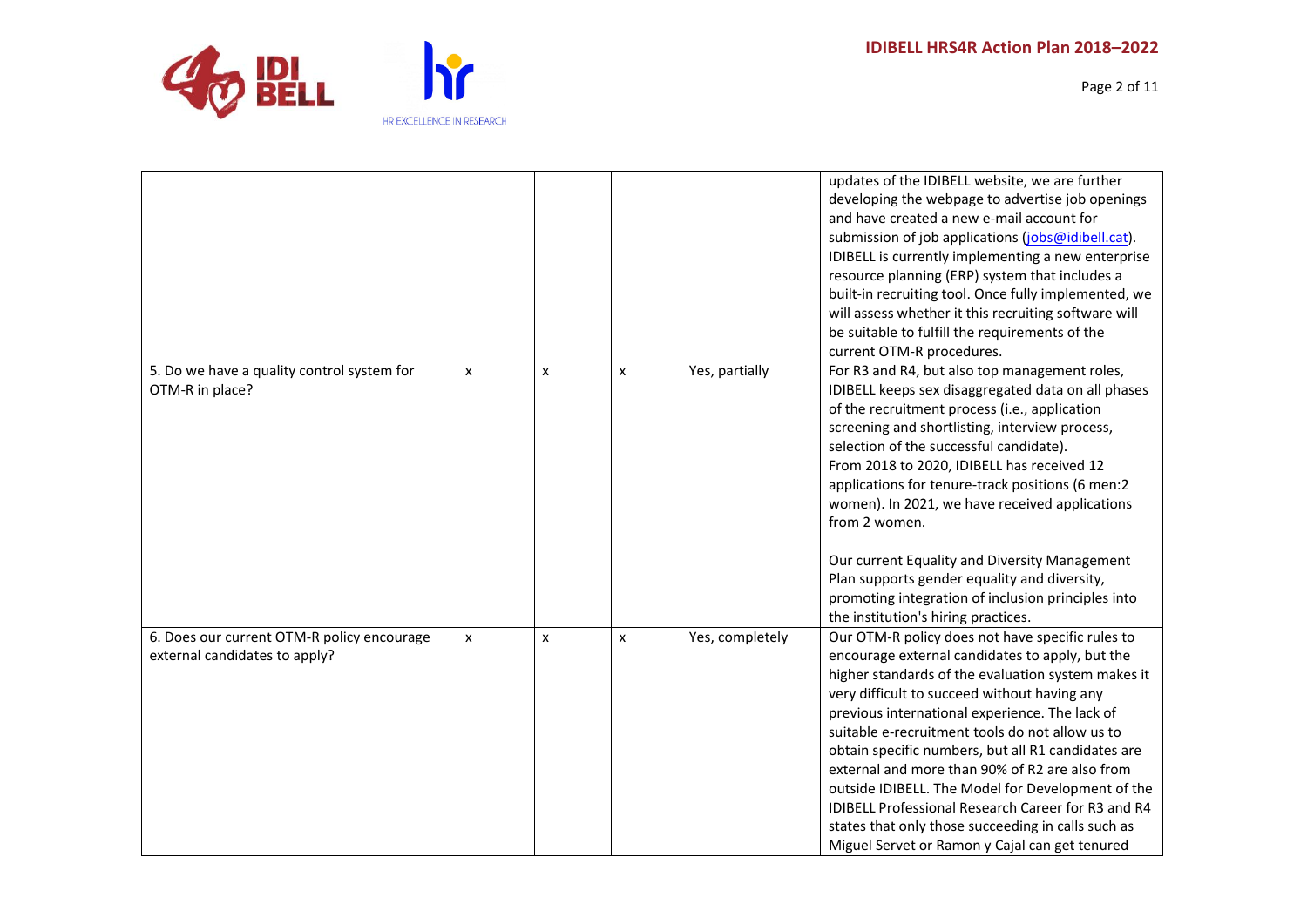

Page 3 of 11

|                                              |   |   |   |                 | and promoted. Thus, 75% of the candidates for<br>Miguel Servet calls during 2018-2020 were from<br>outside our institute. Also, incorporation of talent<br>into the Management Support group focuses on<br>external candidates, being almost 100% external<br>candidates. |
|----------------------------------------------|---|---|---|-----------------|---------------------------------------------------------------------------------------------------------------------------------------------------------------------------------------------------------------------------------------------------------------------------|
| 7. Is our current OTM-R policy in line with  | X | X | x | Yes, completely | The IDIBELL Policy for Open, Transparent and                                                                                                                                                                                                                              |
| policies to attract researchers from abroad? |   |   |   |                 | Merit-Based Recruitment encourages researchers                                                                                                                                                                                                                            |
|                                              |   |   |   |                 | from abroad to apply for all research open                                                                                                                                                                                                                                |
|                                              |   |   |   |                 | positions as no language proficiency other than<br>having a good command of the English language                                                                                                                                                                          |
|                                              |   |   |   |                 | are required. Publication of job adverts on the                                                                                                                                                                                                                           |
|                                              |   |   |   |                 | EURAXESS job platform allows for the broader                                                                                                                                                                                                                              |
|                                              |   |   |   |                 | dissemination of job openings in order to attract                                                                                                                                                                                                                         |
|                                              |   |   |   |                 | international candidates. In addition to research                                                                                                                                                                                                                         |
|                                              |   |   |   |                 | jobs, the EURAXESS platform is also used to publish                                                                                                                                                                                                                       |
|                                              |   |   |   |                 | scientific and management support job openings.                                                                                                                                                                                                                           |
|                                              |   |   |   |                 | Currently, the lack of recruiting software tools do                                                                                                                                                                                                                       |
|                                              |   |   |   |                 | not allow us for effective tracking of any trend in                                                                                                                                                                                                                       |
|                                              |   |   |   |                 | the share of applicants from abroad. The number                                                                                                                                                                                                                           |
|                                              |   |   |   |                 | of personnel from abroad has increased in a                                                                                                                                                                                                                               |
|                                              |   |   |   |                 | 14.18% from 2018 to 2019 besides the grand total                                                                                                                                                                                                                          |
|                                              |   |   |   |                 | number of international research personnel has                                                                                                                                                                                                                            |
|                                              |   |   |   |                 | been maintained the same (69 and 70 researchers<br>in 2018 and 2019, respectively). The distribution                                                                                                                                                                      |
|                                              |   |   |   |                 | by researcher career stages has not significantly                                                                                                                                                                                                                         |
|                                              |   |   |   |                 | changed either, with 27 and 32 predoctoral                                                                                                                                                                                                                                |
|                                              |   |   |   |                 | researchers (R1), 28 and 25 postdoctoral                                                                                                                                                                                                                                  |
|                                              |   |   |   |                 | researchers (R2), 8 and 7 principal investigators                                                                                                                                                                                                                         |
|                                              |   |   |   |                 | (R3), and 6 group leaders and research emeritus                                                                                                                                                                                                                           |
|                                              |   |   |   |                 | (R4) in 2018 and 2019, respectively. Noteworthy,                                                                                                                                                                                                                          |
|                                              |   |   |   |                 | due to the departure of several research groups in                                                                                                                                                                                                                        |
|                                              |   |   |   |                 | 2019 (and later in 2020), the number of                                                                                                                                                                                                                                   |
|                                              |   |   |   |                 | international researchers has dropped to 43, with                                                                                                                                                                                                                         |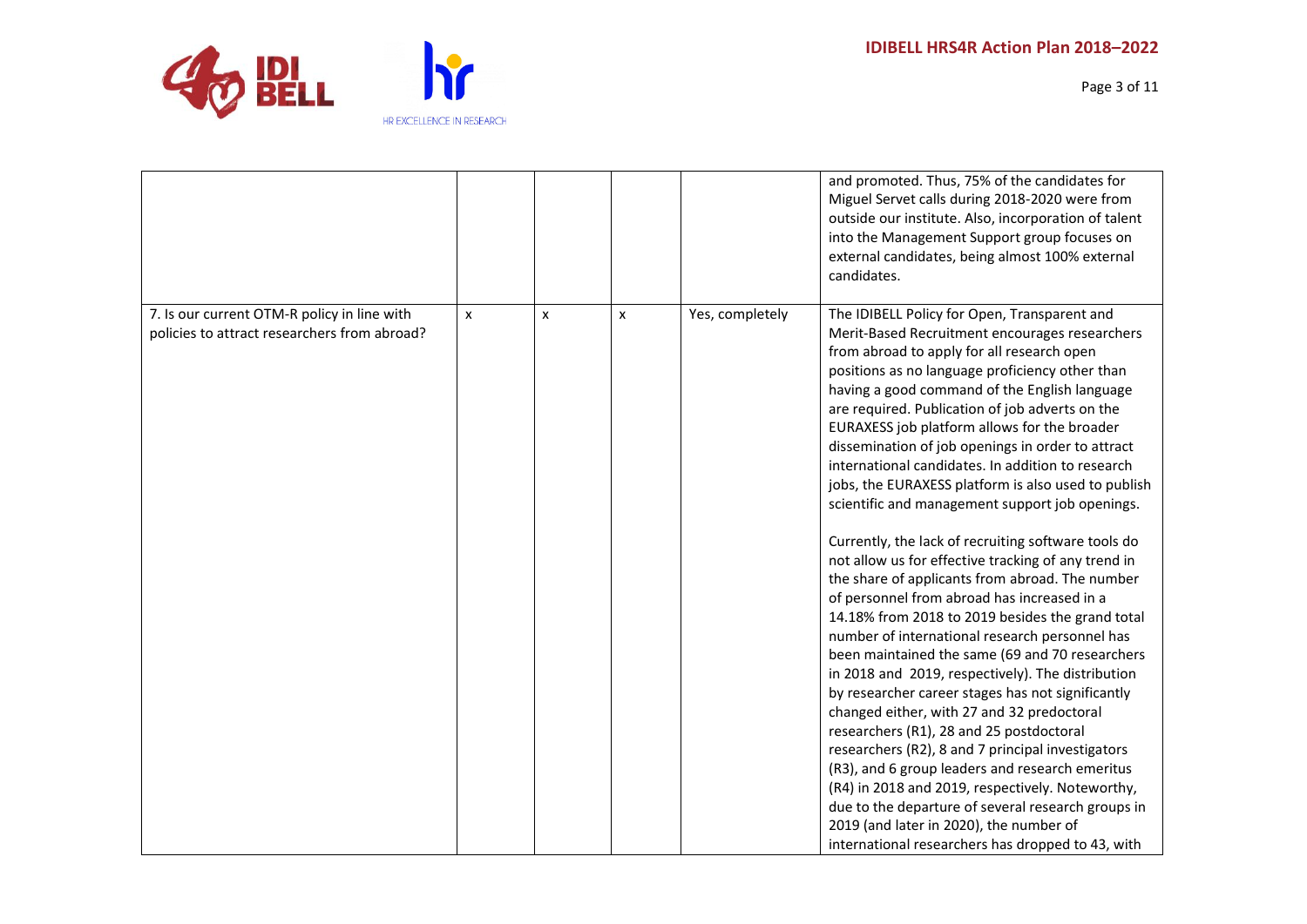

Page 4 of 11

|                                                                                                                      |              |                           |                |                 | the most significant leave of R1 and R2 (18 and 16<br>predoctoral and postdoctoral researchers,<br>respectively, were active in 2020).<br>Regarding attraction of tenure-track researchers,<br>75% of the candidates were from abroad (6<br>externals and 2 internals, over a period of 3 years)                                                                                                                                                                                                                                                                                                                                                                                                                                                                                                                                                                                                                                                                     |
|----------------------------------------------------------------------------------------------------------------------|--------------|---------------------------|----------------|-----------------|----------------------------------------------------------------------------------------------------------------------------------------------------------------------------------------------------------------------------------------------------------------------------------------------------------------------------------------------------------------------------------------------------------------------------------------------------------------------------------------------------------------------------------------------------------------------------------------------------------------------------------------------------------------------------------------------------------------------------------------------------------------------------------------------------------------------------------------------------------------------------------------------------------------------------------------------------------------------|
| 8. Is our current OTM-R policy in line with<br>policies to attract underrepresented groups?                          | $\mathsf{x}$ | $\boldsymbol{\mathsf{x}}$ | X              | Yes, completely | The IDIBELL Policy for Open, Transparent and<br>Merit-Based Recruitment refers to the Equality and<br>Diversity Management Plan (translated to English<br>early in 2021 and under revision as to fulfill with<br>new obligations regarding equality as for the Royal<br>Decree 901 and 902/2020).<br>The current IDIBELL Policy for Open, Transparent<br>and Merit-Based Recruitment ensures equal<br>opportunities among women and men and at the<br>intersectional level in the recruitment and<br>selection of new talent. The current policy ensures<br>the protection of people in employment from<br>discrimination, victimization, harassment or any<br>other detriment because of any protected<br>characteristics. In addition, for R3 and R4 positions,<br>at least 1 woman should make it to the final<br>interview. In the instance no women is listed for<br>the final interview, the selection process shall stop<br>and a job advert published again. |
| 9. Is our current OTM-R policy in line with<br>policies to provide attractive working<br>conditions for researchers? | X            | X                         | $\pmb{\times}$ | Yes, completely | <b>IDIBELL's current financial situation does not allow</b><br>for starting packages for newly recruited tenure-<br>track positions. However, we have put in place<br>several initiatives in order to offer better working<br>conditions (i.e., vouchers for scientific platforms,<br>seed budget for collaborative proof-of-concept<br>projects, budget to retain young talent (bridge<br>grants for Master's students prior to enrolling any<br>Ph.D. program), small packs of basic lab                                                                                                                                                                                                                                                                                                                                                                                                                                                                           |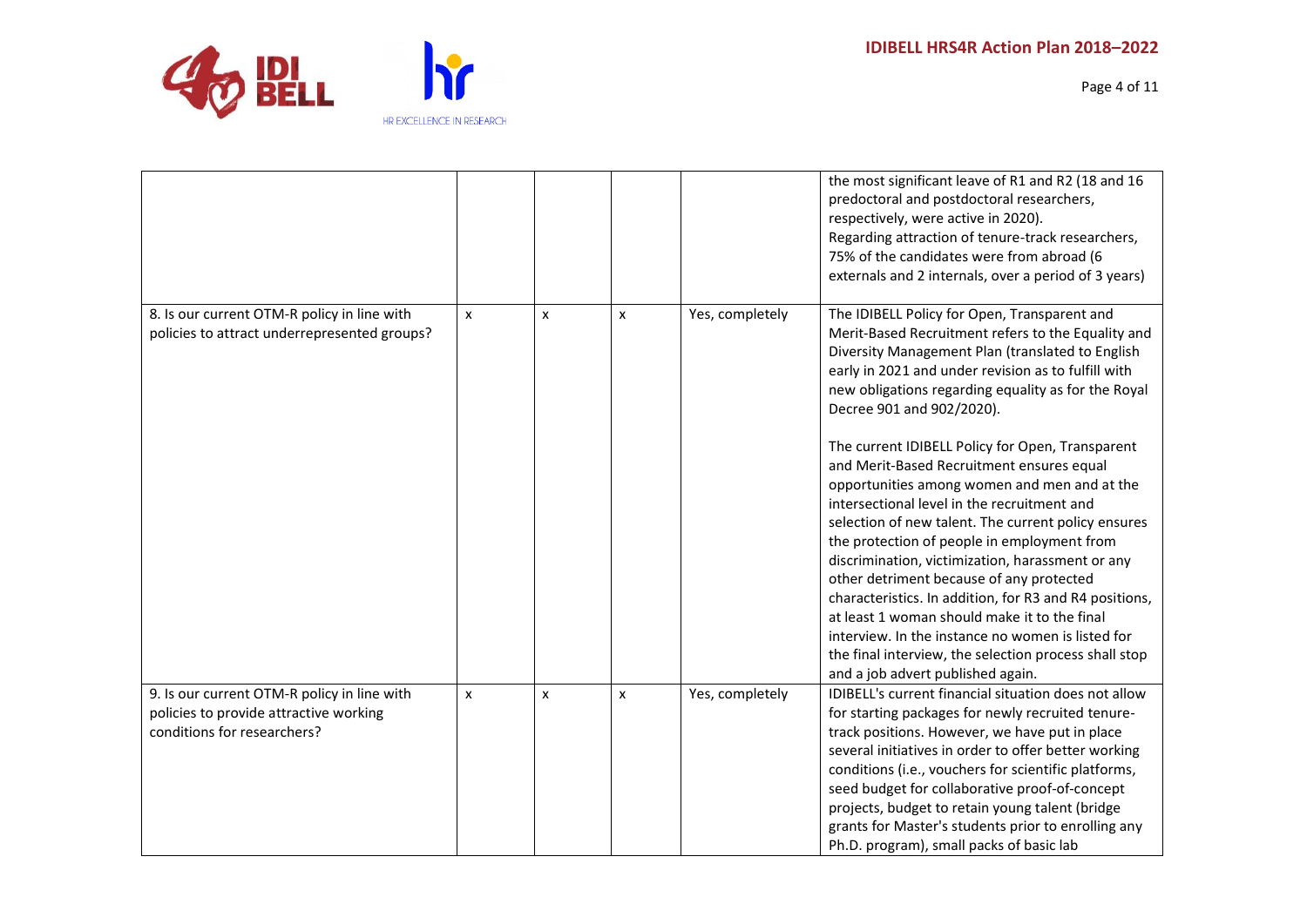

Page 5 of 11

|                                                                                             |   |   |                 | equipment, etc.). For managerial staff, we are<br>currently developing regulations for teleworking<br>and flexible working hours in order to improve the<br>life and work balance.                                                                                                                                                                                                                                                                                                                                                                                                                                                                                                                                                                               |
|---------------------------------------------------------------------------------------------|---|---|-----------------|------------------------------------------------------------------------------------------------------------------------------------------------------------------------------------------------------------------------------------------------------------------------------------------------------------------------------------------------------------------------------------------------------------------------------------------------------------------------------------------------------------------------------------------------------------------------------------------------------------------------------------------------------------------------------------------------------------------------------------------------------------------|
| 10. Do we have means to monitor whether the<br>most suitable researchers apply?             |   |   | Yes, partially  | For R3 and R4 (Model for Development of the<br>IDIBELL Professional Research Career), but also for<br>top management roles, specific selection criteria<br>have been defined. Besides such a tracking system<br>is not yet implemented for all research positions,<br><b>IDIBELL is committed to collect most relevant KPIs:</b><br>percentage of applicants that do not fulfill the<br>eligibility criteria, number of eligible candidates<br>disaggregated by sex, nationality and age (when<br>information may be available), duration of the<br>recruitment process, and duration of the selection<br>process. Moreover, we aim to identify the reason<br>why certain vacancies may remain open for longer<br>periods of time or need to be published again. |
| <b>Advertising and application phase</b>                                                    |   |   |                 |                                                                                                                                                                                                                                                                                                                                                                                                                                                                                                                                                                                                                                                                                                                                                                  |
| 11. Do we have clear guidelines or templates<br>(e.g., EURAXESS) for advertising positions? | x | x | Yes, completely | A new job advert template has been created as to<br>refer to the current IDIBELL Policy for Open,<br>Transparent and Merit-Based Recruitment. Job<br>adverts now include a statement on flexible<br>working hours and the commitment of the institute<br>to promote diverse and inclusive working<br>conditions. Job adverts also include a brief<br>description of the selection process. Pre-selected<br>candidates that receive an invitation to interview<br>receive details about the technical and<br>competency-based interviews, and are provided<br>information about the members of the selection<br>committee (i.e., full name and position).                                                                                                         |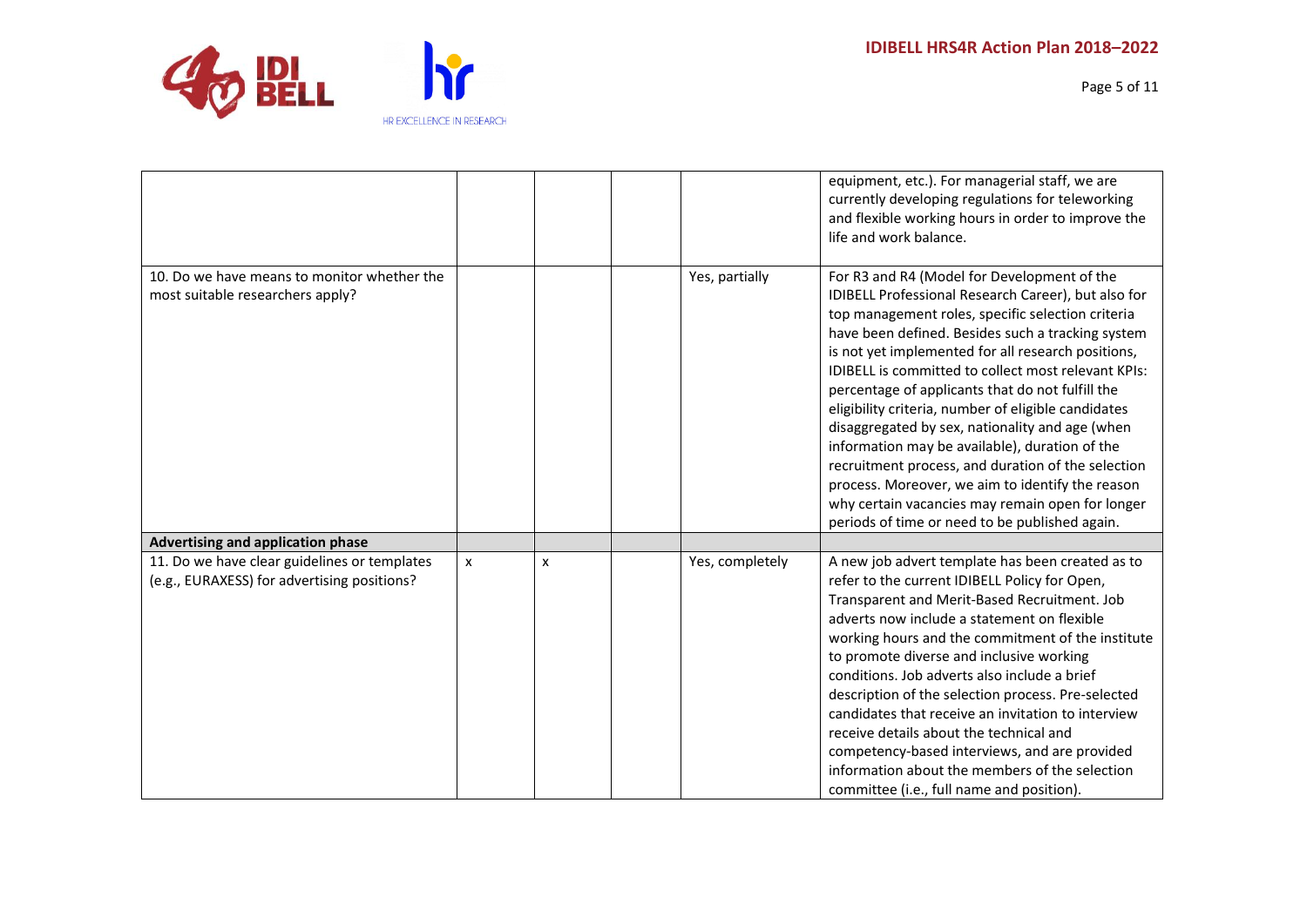Page 6 of 11

| 12. Do we include in the job advertisement<br>references/links to all the elements foreseen in<br>the relevant section of the toolkit? | X            | $\mathsf{x}$ | Yes, partially     | During the last two years we have updated all our<br>core informatic systems and website. We have<br>migrated from our own server to the Microsoft 365<br>environment; we have developed a new website<br>(first based on Joomla and later on WordPress) that<br>significantly have improved our workflow and day-<br>to-day activities. However, several documental<br>repositories and links to relevant content were<br>broken during this process. We currently do not<br>include all links and references in job<br>advertisements, but we are in the process of<br>implementing new e-tools to make the whole<br>recruitment process more efficient. In our job<br>advert template, we refer to our current OTM-R<br>policy and provide the URL link to our website. We                                                                                                                                                                |
|----------------------------------------------------------------------------------------------------------------------------------------|--------------|--------------|--------------------|----------------------------------------------------------------------------------------------------------------------------------------------------------------------------------------------------------------------------------------------------------------------------------------------------------------------------------------------------------------------------------------------------------------------------------------------------------------------------------------------------------------------------------------------------------------------------------------------------------------------------------------------------------------------------------------------------------------------------------------------------------------------------------------------------------------------------------------------------------------------------------------------------------------------------------------------|
|                                                                                                                                        |              |              |                    | believe that the webpage dedicated to job<br>openings can be further improved, being one of<br>our priorities in 2021.                                                                                                                                                                                                                                                                                                                                                                                                                                                                                                                                                                                                                                                                                                                                                                                                                       |
| 13. Do we make full use of EURAXESS to ensure<br>our research vacancies reach a wider<br>audience?                                     | $\mathsf{x}$ | X            | Yes, substantially | The share of jobs adverts posted on EURAXESS is<br>33 (2018), 11 (2019), 10 (2020), and 12 (2021).<br>Currently, the lack of recruiting software tools do<br>not allow us for effective tracking of any trend in<br>the share of applicants from abroad. The number<br>of personnel from abroad has increased in a<br>14.18% from 2018 to 2019 besides the grand total<br>number of international research personnel has<br>been maintained the same (69 and 70 researchers<br>in 2018 and 2019, respectively). The distribution by<br>researcher career stages has not significantly<br>changed either, with 27 and 32 predoctoral<br>researchers (R1), 28 and 25 postdoctoral<br>researchers (R2), 8 and 7 principal investigators<br>(R3), and 6 group leaders and research emeritus<br>(R4) in 2018 and 2019, respectively. Noteworthy,<br>due to the departure of several research groups in<br>2019 (and later in 2020), the number of |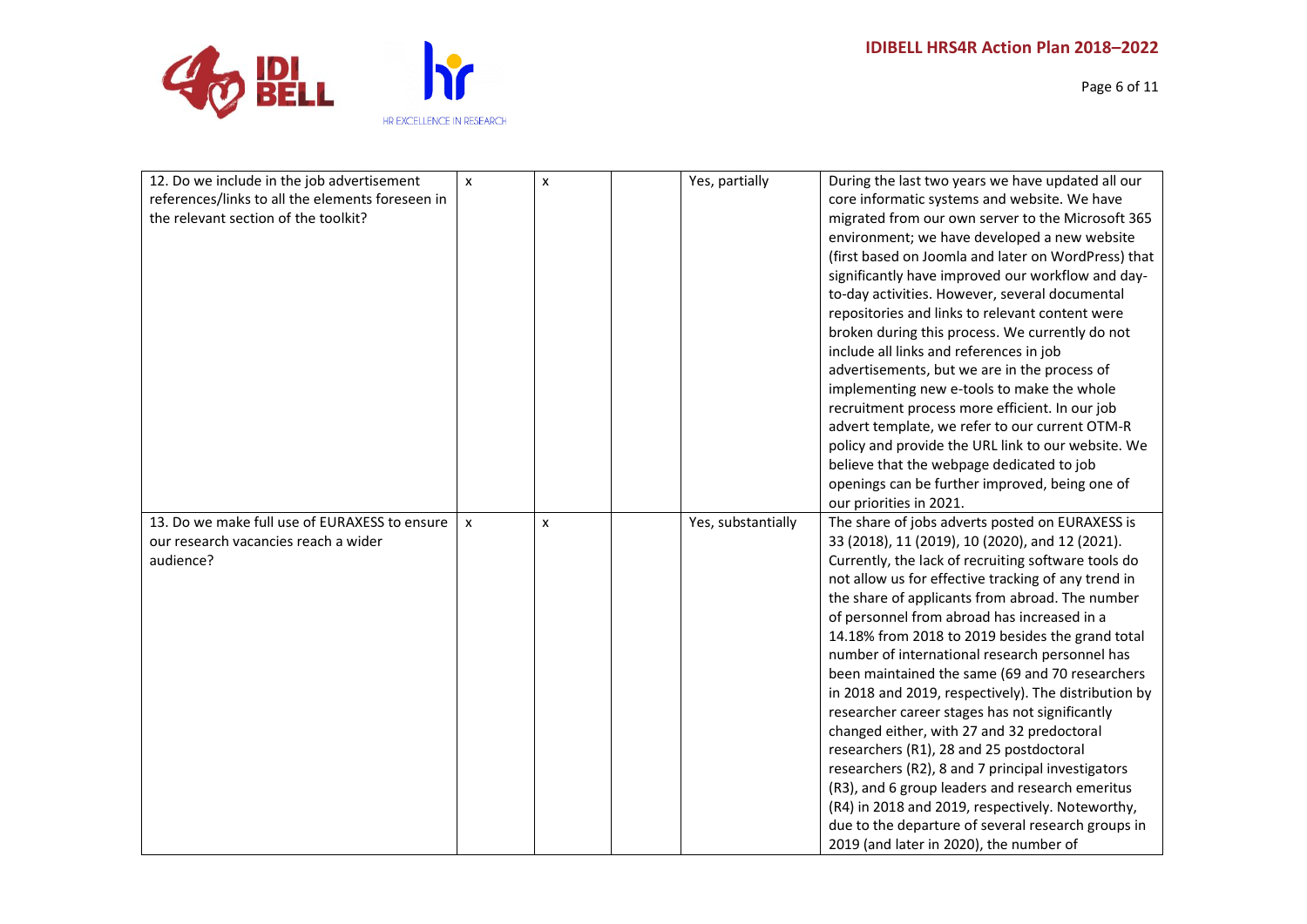

Page 7 of 11

|                                                                                   |   |   |                    |                    | international researchers has dropped to 43, with<br>the most significant leave of R1 and R2 (18 and 16<br>predoctoral and postdoctoral researchers,<br>respectively, were active in 2020).                                                                                                                                                                                                                                                                                                                                                                                                                                                                                                        |
|-----------------------------------------------------------------------------------|---|---|--------------------|--------------------|----------------------------------------------------------------------------------------------------------------------------------------------------------------------------------------------------------------------------------------------------------------------------------------------------------------------------------------------------------------------------------------------------------------------------------------------------------------------------------------------------------------------------------------------------------------------------------------------------------------------------------------------------------------------------------------------------|
| 14. Do we make use of other job advertising<br>tools?                             | x | X |                    | Yes, completely    | Biocat, Euraxess, OFER-TRABEC of RedIRIS, and Red<br>de Entidades Gestoras de Investigación Clínica<br>(REGIC), LinkedIn, and a few paid portals when<br>appropriate.                                                                                                                                                                                                                                                                                                                                                                                                                                                                                                                              |
| 15. Do we keep the administrative burden to a<br>minimum for the candidate?       | x |   |                    | Yes, Completely    | In order to keep the recruitment process burden to<br>the minimum for all candidates, applicants are<br>asked to declare all information provided is current<br>and accurate, and they must commit to providing<br>proof of any degree or legal document once the<br>selection process concludes.                                                                                                                                                                                                                                                                                                                                                                                                  |
| Selection and evaluation phase                                                    |   |   |                    |                    |                                                                                                                                                                                                                                                                                                                                                                                                                                                                                                                                                                                                                                                                                                    |
| 16. Do we have clear rules governing the<br>appointment of selection committees?  |   | X | $\pmb{\times}$     | Yes, substantially | As defined in the Model for Development of the<br>IDIBELL Professional Research Career, the panels<br>for selection of candidates for tenure-track<br>positions are clearly defined. Selection panels are<br>constituted by the General Director, Scientific<br>Director and the program coordinator of the<br>scientific program where the candidate will be<br>appointed. Is important to mention that tenure-<br>track researchers are pre-selected at IDIBELL, but<br>the final selection is made by external members<br>(from different disciplines, other institutions, other<br>countries) as recommends the GEARING-Roles<br>working document, in order to minimize<br>unconscious biases. |
| 17. Do we have clear rules concerning the<br>composition of selection committees? |   | X | $\pmb{\mathsf{x}}$ | Yes, completely    | The composition of the selection committee may<br>vary based on the actual offered position and type<br>of contract. Committees should be independent<br>and gender-balanced as stated in the IDIBELL<br>Equality and Diversity Management Plan.                                                                                                                                                                                                                                                                                                                                                                                                                                                   |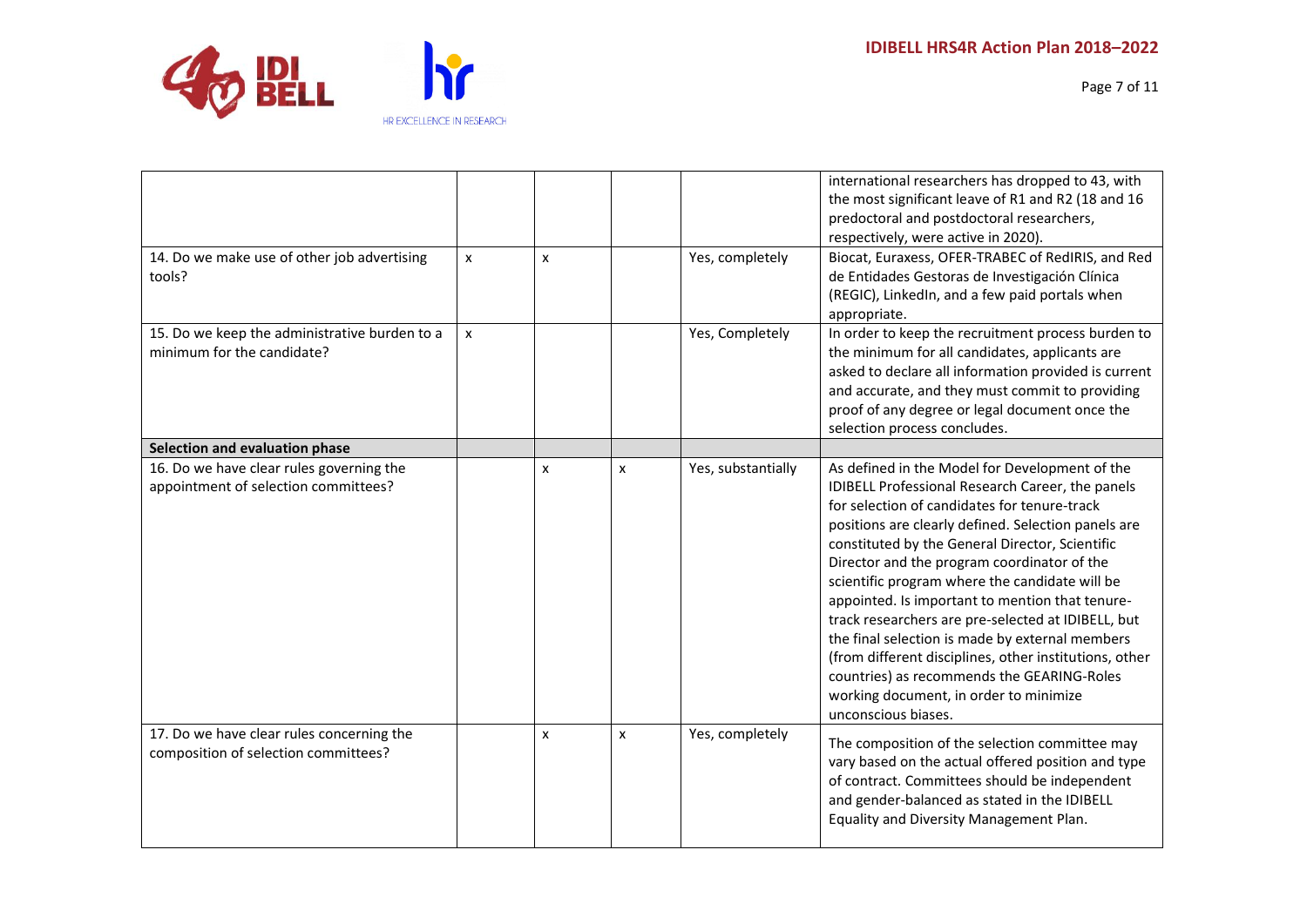

| HR EXCELLENCE IN RESEARCH |
|---------------------------|

|                                                          |                |   |                    | All Selection Committees should consist of the<br>following members and should include one third of<br>one gender:<br>The Hiring Manager/prospective supervisor<br>(i.e., group leader, principal investigator,<br>head of unit, head of department, area<br>director)<br>A member of the Talent Unit<br>A member of the research group or<br>organization unit or department<br>All members of the Selection Committee are<br>provided with standardized evaluation form<br>templates.<br>For tenure-track positions under the program<br>Miguel Servet or Ramón y Cajal, CVs and project<br>memories will be collected and an ad hoc<br>committee formed by the Scientific Directorate,<br>General Directorate, Coordinators of involved<br>Programs and Talent Unit will prioritize candidates<br>to maximize their success in such competitive calls.<br>This circuit will also be implemented for any hiring<br>process for R3 and R4 positions. |
|----------------------------------------------------------|----------------|---|--------------------|-------------------------------------------------------------------------------------------------------------------------------------------------------------------------------------------------------------------------------------------------------------------------------------------------------------------------------------------------------------------------------------------------------------------------------------------------------------------------------------------------------------------------------------------------------------------------------------------------------------------------------------------------------------------------------------------------------------------------------------------------------------------------------------------------------------------------------------------------------------------------------------------------------------------------------------------------------|
| 18. Are the committees sufficiently gender-<br>balanced? | $\pmb{\times}$ | x | Yes, substantially | We are making big efforts to ensure all committees<br>are independent and sufficiently gender-balanced<br>as defined in the IDIBELL Equality and Diversity<br>Management Plan. All Selection Committees should<br>include one third of one gender. For management<br>support positions, we keep track of the composition<br>of selection panels in order to guarantee this<br>requirement.                                                                                                                                                                                                                                                                                                                                                                                                                                                                                                                                                            |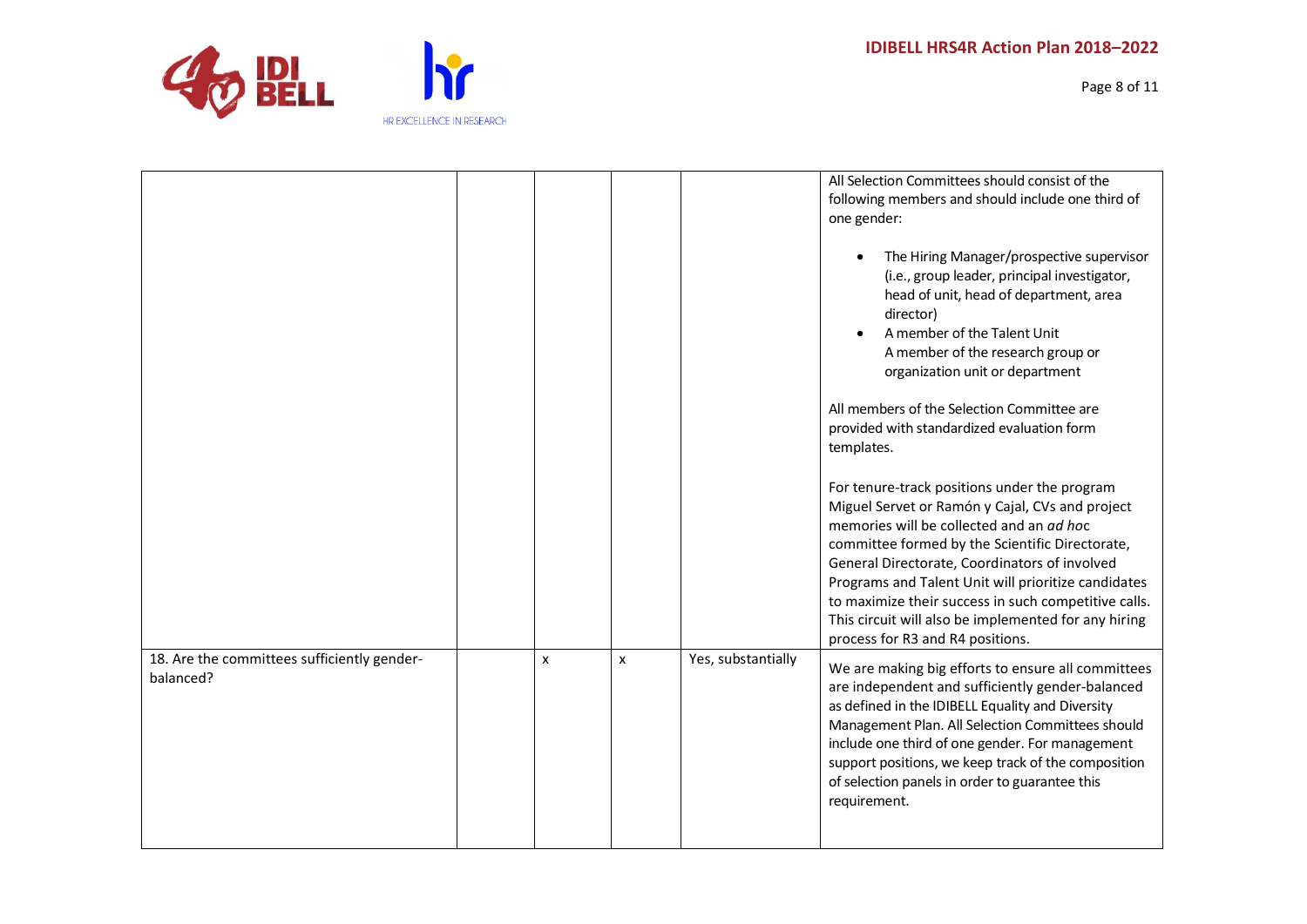

Page 9 of 11

| 19. Do we have clear guidelines for selection |                           | X | Yes, substantially | The current IDIBELL Policy for Open, Transparent       |
|-----------------------------------------------|---------------------------|---|--------------------|--------------------------------------------------------|
| committees which help to judge 'merit' in a   |                           |   |                    | and Merit-Based Recruitment provides the               |
| way that leads to the best candidate being    |                           |   |                    | framework to ensure that selection committees are      |
| selected?                                     |                           |   |                    | sufficiently gendered-balanced. Selection              |
|                                               |                           |   |                    | committees will always be equitable regarding the      |
|                                               |                           |   |                    | gender (i.e., including one third of one gender).      |
|                                               |                           |   |                    | As stated in the IDIBELL Policy for Open,              |
|                                               |                           |   |                    | Transparent and Merit-Based Recruitment, all           |
|                                               |                           |   |                    | selection committees will count with the               |
|                                               |                           |   |                    | attendance of one member of the Talent Unit to         |
|                                               |                           |   |                    | ensure that the process is following the               |
|                                               |                           |   |                    | institutional OTM-R policy and that the selection      |
|                                               |                           |   |                    | committee members' opinions are given the same         |
|                                               |                           |   |                    | weight.                                                |
|                                               |                           |   |                    | The promotion of tenure-track researchers (R3-TT)      |
|                                               |                           |   |                    | to a tenure position (R3) may take place provided      |
|                                               |                           |   |                    | that R3-TT researchers have passed the evaluation      |
|                                               |                           |   |                    | assessments by their funding agencies, which grant     |
|                                               |                           |   |                    | the relevant aids and upon satisfying the              |
|                                               |                           |   |                    | assessment by the Catalan Health Institute (a          |
|                                               |                           |   |                    | committee formed by General Directors of all           |
|                                               |                           |   |                    | health research institutes in Catalonia) on            |
|                                               |                           |   |                    | completing the program. Prior to assessment by         |
|                                               |                           |   |                    | the Catalan Health Institute committee, IDIBELL        |
|                                               |                           |   |                    | will evaluate R3-TT researchers (Spanish research      |
|                                               |                           |   |                    | agency). This evaluation process guarantees that       |
|                                               |                           |   |                    | the researcher is adjusted to the requirements         |
|                                               |                           |   |                    | desired by IDIBELL, and will set the scale to be       |
|                                               |                           |   |                    | promoted to an R3 position and future career           |
|                                               |                           |   |                    | progression.                                           |
|                                               |                           |   |                    |                                                        |
| <b>Appointment phase</b>                      |                           |   |                    |                                                        |
| 20. Do we inform all applicants at the end of | $\boldsymbol{\mathsf{x}}$ |   | Yes, completely    | All applicants are informed about the final status     |
| the selection process?                        |                           |   |                    | on the selection process via e-mail. Candidates that   |
|                                               |                           |   |                    | do not fulfill the selection criteria are rejected and |